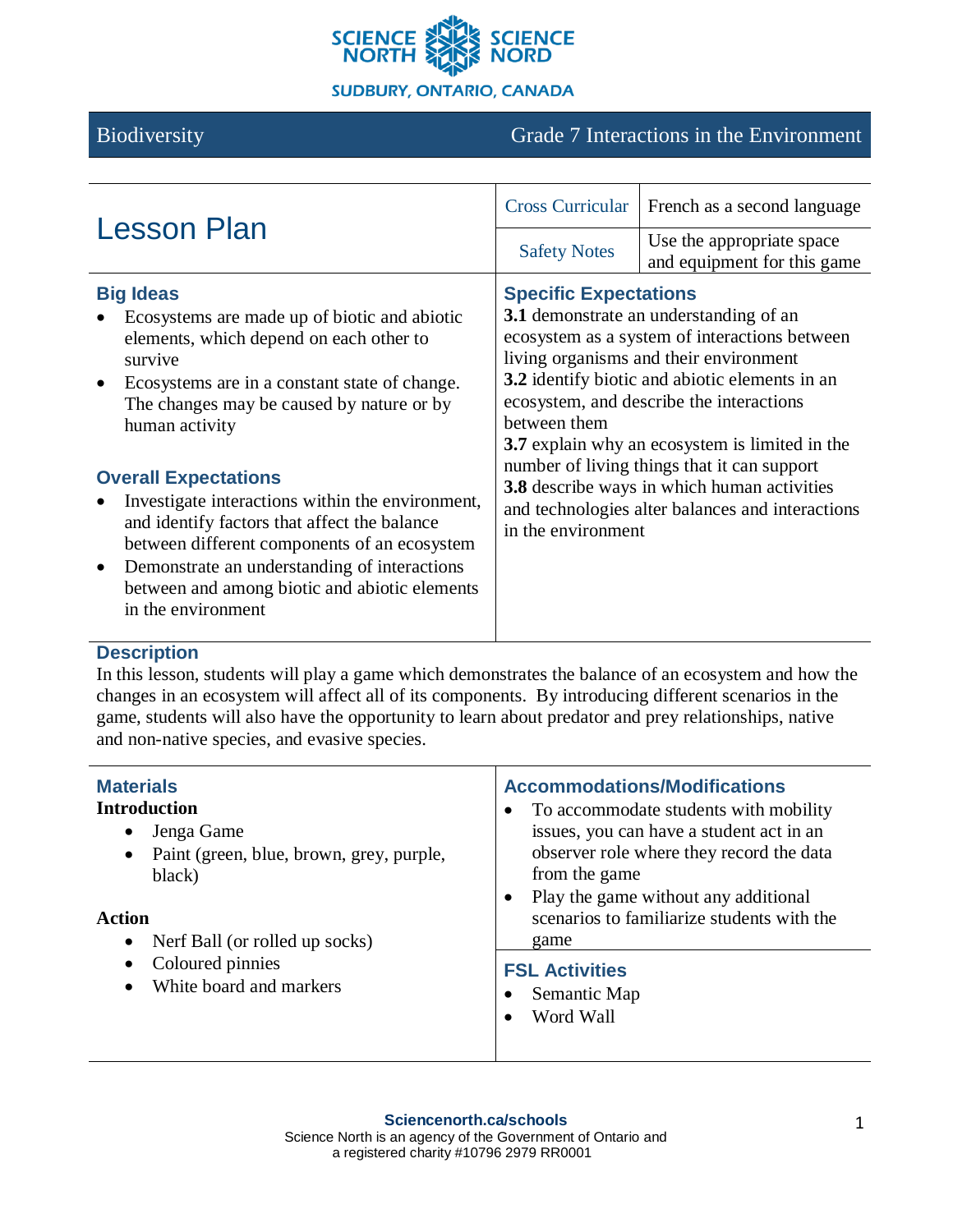

# **Introduction**

# **FSL Activity: Semantic Map**

In order to gauge the level of student understanding with ecosystems, start the lesson with a semantic map. To do this activity, a central word is chosen, in this case "Ecosystem". Using the provided space, students then record other words that are associated with the central word. Under the associated words, students will expand on what they know by writing ideas, events, characteristics or examples that pertain to that word. This can be expanded on by having students share their ideas and recording them on the chalkboard. These words can then be organized based on categories provided by the teacher if desired. The effectiveness of this activity lies in its emphasis on making connections. By seeing how the words are related, students will form a deeper understanding of the central word. (Macceca & Brummer, 2010)

To make this activity more accessible to FSL learners, modifications can be made. One alternative would involve providing students with sample words for their Semantic Map while another would be to ask students to write the words in English and use resources to translate the words, allowing them to make connections to prior knowledge. Some sample words they could use for the semantic map include: vegetation, food and water, fauna, shelter, habitat, predator, native species, non-native species, and invasive species.

# **Science Activity**

To introduce the balance of an ecosystem and its reliance on each part, students will begin the lesson by playing a game of biodiversity Jenga. In this game, the Jenga blocks get painted different colours, representing the biodiversity of an ecosystem:

- Green = Vegetation (plants, trees, moss, weeds, etc.)
- Blue = Water (lakes, rivers, rain, snow, etc.)
- Brown = Fauna (mammals, birds, fish, reptiles, amphibians, etc.)
- Grey = Shelter (rocks, soils, hills, tree trunks, etc.)
- Purple = Humans (human development, homes, factories, etc.)
- Black = Invasive species (Emerald ash borer, zebra mussel, purple loosestrife)

To demonstrate how each component of the ecosystem is reliant on each other, there are three scenarios for the students to play. As students play, the scenarios will guide them in removing or adding specific blocks.

For example, in one scenario hunters remove caribous from the ecosystem, which is represented by brown Jenga blocks. This results in the decline of the wolf population, so more brown blocks are removed. With the wolves gone, the rabbit population grows so the brown blocks are added to the top, which in turn causes a decrease in vegetation and the removal of green blocks. When the tower inevitably collapses, it represents the collapse of the ecosystem,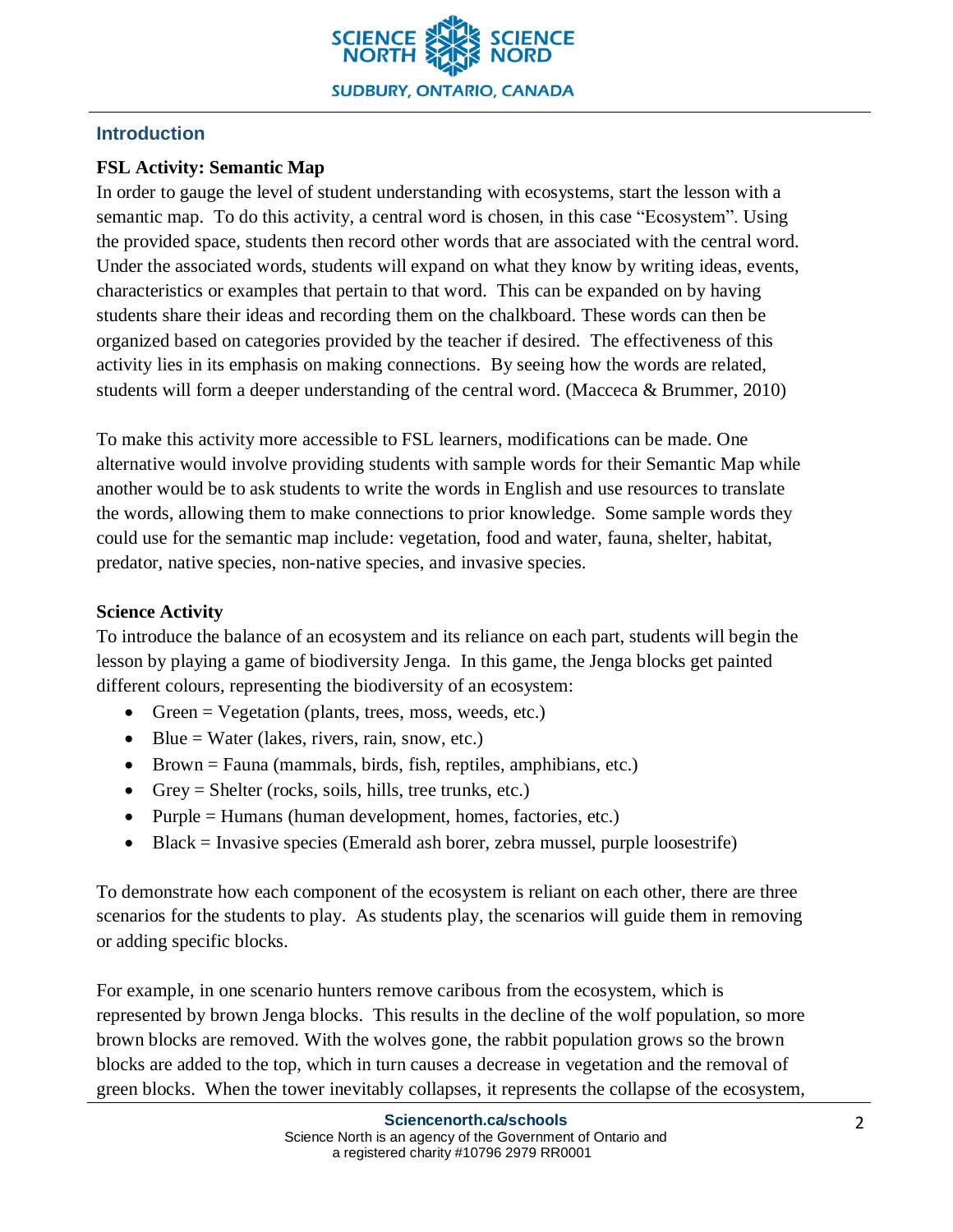

#### **SUDBURY, ONTARIO, CANADA**

emphasising how affecting a single component of an ecosystem can cause a series of consequences for its biodiversity.

An overview of the game, the scenarios and related student questions are included with the '*Biodiversity Jenga'* handout.

## **Action**

#### **Science Activity**

Students will further enhance their understanding of a healthy ecosystem by playing the game Oh Deer, for which the included handout provides a step-by-step breakdown of how to play. The game itself plays best outdoors but can be played in any open space such as a gym or even the classroom with the tables moved aside.

In this game, students are divided into four groups, one of which take on the role of an indigenous species, and the other three groups represent food, water, and shelter. When playing the game, players who are indigenous species have to choose what resource they require, and go collect that resource.

Numerous rounds are played in this game, which allows the students to observe how the relationship between a species and its resources are directly linked. There are a finite amount of resources and when they are plentiful, species that depend on them thrive. Yet as the species thrive, there numbers increase, which puts a strain on the resources they have available to them. When the resources available decrease, so does the population of the species depending on it. At this stage, the resources available surpass the needs of the species once again and the cycle continues. This ebb and flow in species and resource availability will be obvious to students when they play the game.

As this game is played over a number of years, the data from the game can be used to make meaningful graphs that further demonstrate this relationship. There are also three scenarios that can be played using the same steps which explore what happens when there are predators, non-indigenous species or evasive species introduced to the ecosystem.

Details for the game are provided in the *'Oh Deer Game'* handout.